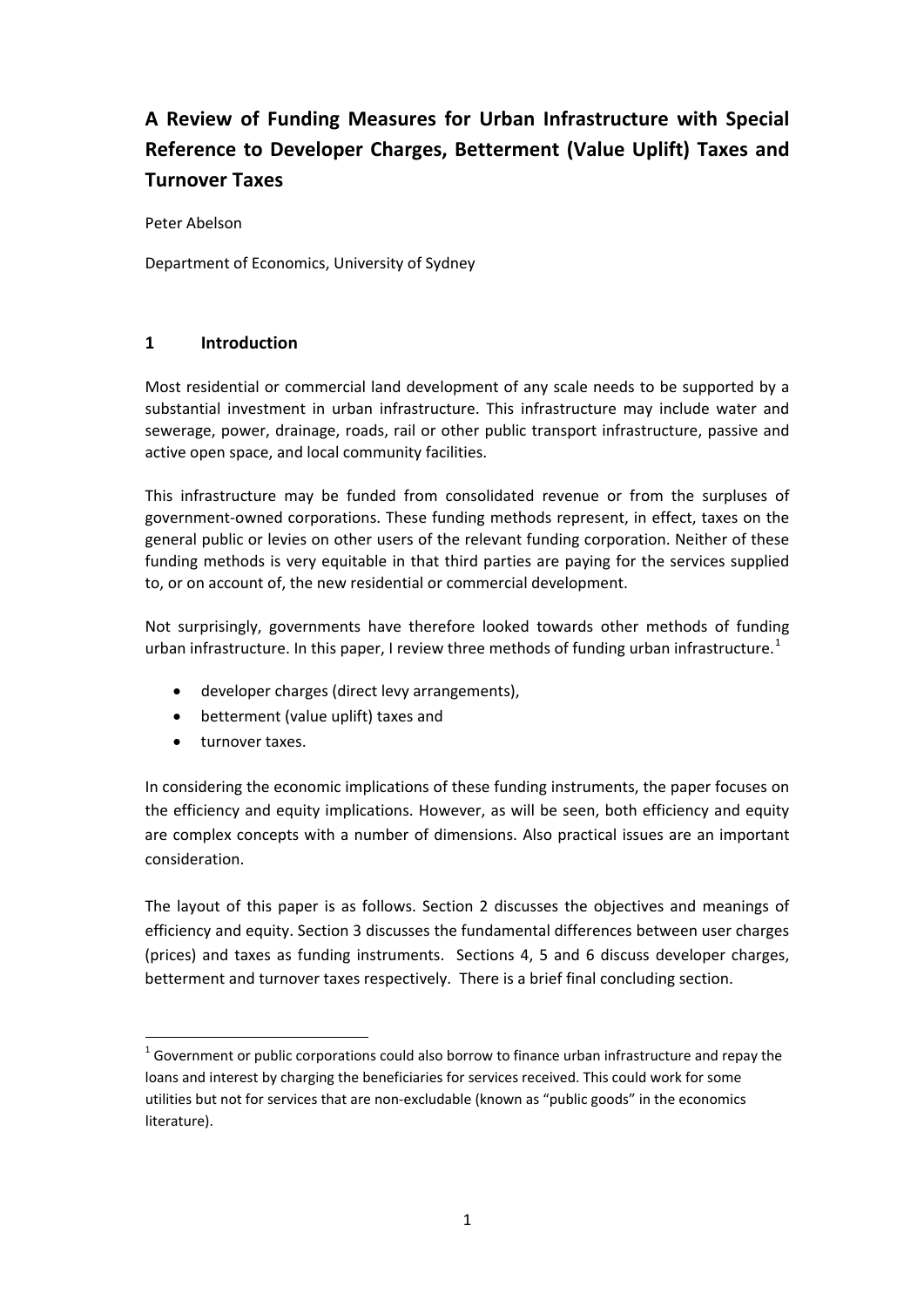# **2 Objectives and Meanings of Efficiency and Equity**

A revenue raising instrument is efficient when (i) it promotes efficient use of resources and (ii) when it raises revenue at least administrative cost.

With regard to (i), resources are used efficiently when firms or households obtain the goods or services that they most want at least cost. Thus, efficient resource use requires that the benefits of goods produced exceed the costs (the value of goods foregone), that goods be allocated to users who place the highest value on them, and that goods are produced at least cost.

Resources are used inefficiently when costs of production exceed the value of the goods produced, when firms or households cannot obtain goods for whose cost they are willing to pay, or when goods are not produced at least cost. As will be seen, some forms of funding instrument encourage efficient use of resources more than others.

Turning to (ii), funding instruments may have various administrative costs. However, these costs are generally minor compared with the costs of inefficient resource use.

Equity is generally interpreted according to the ability to pay principle or more popularly as "affordability". Similarly, goods are provided equitably when payments for them are based on a household's ability to pay for them. In other words, goods are provided equitably when they are affordable or provided at prices that household can pay for them.

On the other hand, another equity principle is the beneficiary principle. This states that goods are distributed equitably when users pay for the benefits of the goods that they receive. Providing that after-tax incomes are distributed equitably, the beneficiary principle is a fair one. According to this line of thinking, taxes should be used to achieve a fair distribution of income and households should then be charged for the benefits of goods received.

The other point to be made about equity is the distinction between initial (statutory) incidence and final (real) incidence. The statutory incidence determines who is legally liable to pay the tax. However, many taxes are shifted from producers to consumers. The economic (or real) incidence is the final incidence of the tax *after* any shifting of taxes has occurred.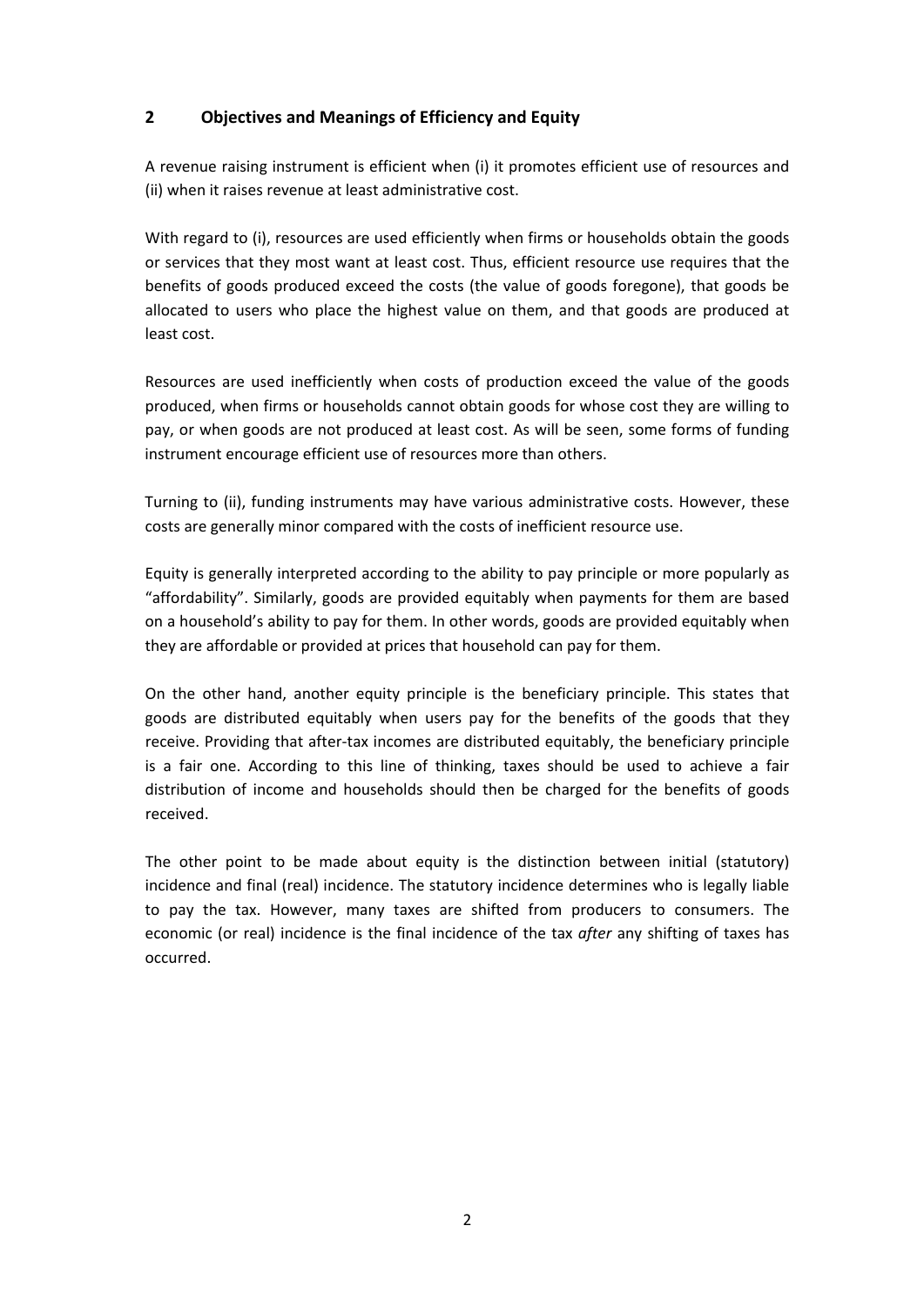#### **3 User Charges versus Taxes: Some Basic Observations**

There is a fundamental difference between a developer levy and betterment or turnover taxes. A developer levy is a user charge. Betterment or turnover taxes are, as the names imply, taxes.

A user charge is a payment for a service. It is essentially a price rather than a tax. In the case of a developer levy, the charge is made for supply of a capital good or a set of capital goods. A tax is a compulsory (unrequited) payment for which no specific service or good is provided. Thus, a developer charge has at least some of the general advantages and disadvantages of a pricing system. Betterment and turnover taxes have some of the advantages and disadvantages of a tax.

Resources are used efficiently when purchasers of a good (who may be producers or final consumers) are charged the real cost of supplying the good. This ensures that resources are used only when the value of a good to a purchaser exceeds the cost of the resources used (the value of goods foregone). Resources are likely to be used inefficiently when prices do not reflect the costs of the goods supplied or when there are no prices. When prices are set higher than the relevant costs, goods are under-supplied. When prices are below the relevant costs, goods are over‐supplied. Thus prices that reflect costs, preferably the marginal costs of supply, are a major driver of economic efficiency.

This is demonstrated in Figure 1. Here the marginal cost of supply of a good is assumed to be constant. The demand for the good increases as the price falls. If someone is charged the marginal cost (price  $P_0$ ) he or she will tend to purchase  $Q_0$  units, which is the efficient level of supply. At a higher price of  $P_1$ , there will be under-consumption of the good (at  $Q_1$  units) and the economic cost (the net economic loss) is given by area A. This is the difference between consumer valuations of the good and the marginal cost of supply. At a lower price of P<sub>2</sub> there will be over -consumption of the good (at  $Q_2$  units) and the net economic loss is given by area B (the excess of costs of supply over consumer valuations of the good).

It follows that, providing developer charges reflect the real cost of public urban infrastructure, developer charges will encourage developers to make efficient development decisions and provide an efficient amount and distribution of housing and commercial development. Of course, this presumes that developer charges do reflect the real marginal costs of each development. Crude average metropolitan‐wide developer charges will be less efficient. There will be excess development in some areas and too little in others.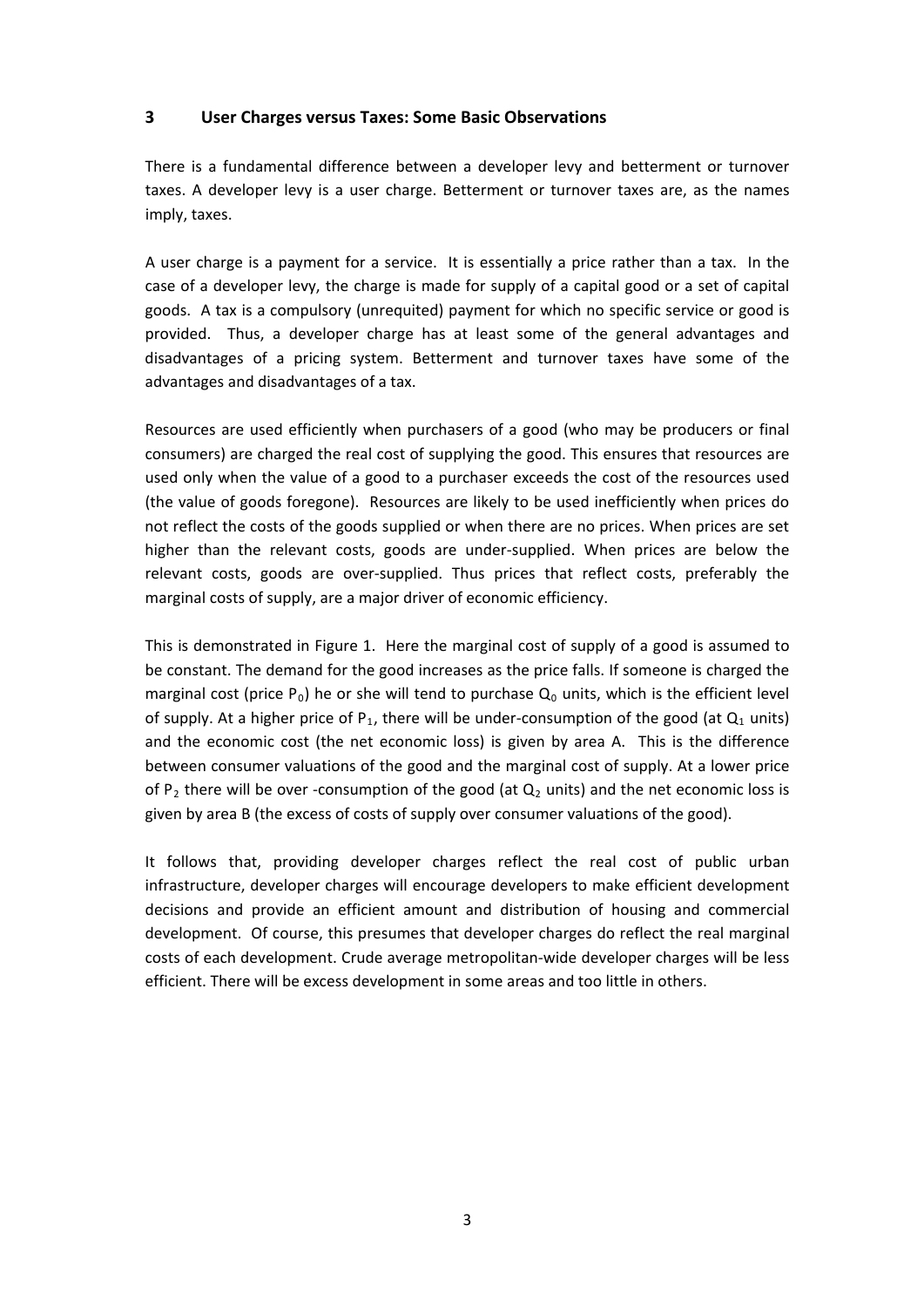

Figure 1 The cost (deadweight loss) of inefficient pricing

The equity implications of developer charges for public urban infrastructure are less clear cut because of the way that the charges are passed on by developers. As shown below, in most cases developer charges affect the price of unserviced urban land rather than new house prices and there is good reason to think that developer charges are equitable.

However, because developer charges are essentially prices for services, they do not provide any excess tax revenues for government and they are not taxes on land for revenue purposes.

On the other hand, taxes have one definite efficiency disadvantage and one potential one. The definite disadvantage is that taxes do not reflect marginal costs of supply because there is no supply associated with them. Thus, the efficiency of a good price system is lost. Secondly, taxes may actively encourage inefficient behavior (for example withdrawal of labour supply). As will be seen, a turnover tax encourages inefficient management of assets.

In some cases this inefficiency of the tax system is offset by the superior revenue raising capacity and equity of a tax system over a pricing system. This is because, in principle, taxes can be levied on agents with the ability to pay and on unearned income (as with the betterment tax). This may provide a justification for a tax in preference to a user charge. However, for the reasons given below, this is not considered to be the case for betterment or turnover taxes.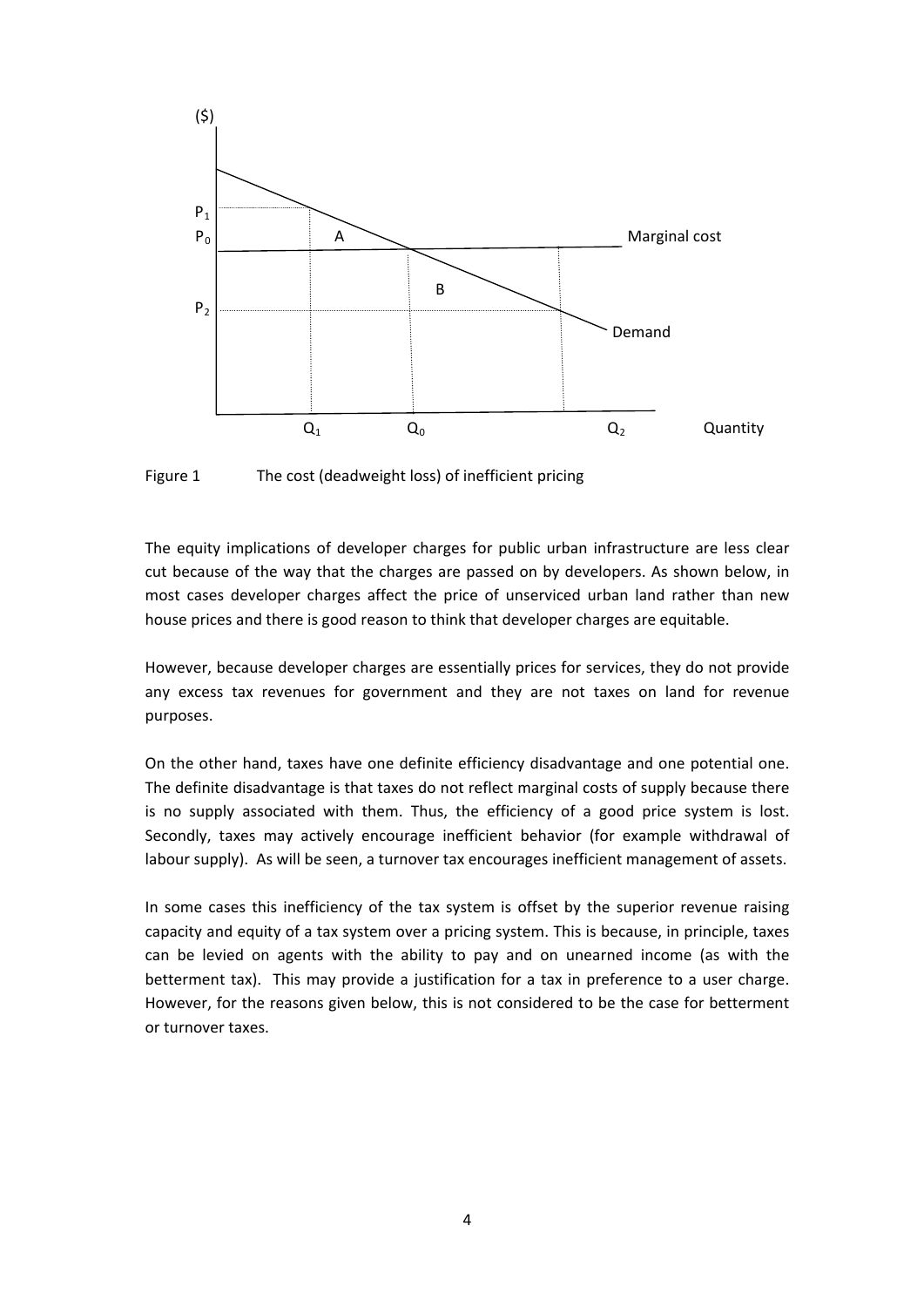### **4 Developer Charges**

We have seen above that developer charges are likely to encourage efficient land development. They will not inhibit development where developers can pass on the costs to another party, either to the landowner or the final home purchaser. On the other hand, they will discourage inefficient development where households are not willing to pay for the full costs of housing.

However, the supply of housing in most of Australia is highly regulated. This regulation affects the amount of new housing, the price of housing, and the incidence (and hence equity) of developer charges. These effects are illustrated in Figures 2 and 3, which show high and low‐priced sub‐markets for new houses in Sydney respectively.

Consider first the high priced sub‐market, say in part of North‐West Sydney, in Figure 2. The dollar figures in the figure are illustrative but not unrealistic. The supply of new houses is assumed to be fixed at  $Q_0$ . Thus the supply curve is vertical. However, the supply in the submarket is small relative to the Sydney market. Thus, the price of new houses in this sub‐ market is more or less fixed at about \$750,000, given the services provided by these houses. In this example, the market clearing selling price for  $Q_0$  new houses is assumed to be \$750,000. Note that this is the *highest price* that the developer can obtain for a new house in this sub‐market. The developer *cannot* simply raise this price because the cost of some input (or tax) has risen.

As shown in the figure, this house price is the sum of seven main components:

- The opportunity cost of the land (its value in its highest alternative use, probably rural residential),
- The surplus value of land accruing to the land owner (in excess of the opportunity cost),
- Land development costs borne by the developer,
- Public infrastructure costs passed on to the developer,
- Building costs,
- Finance costs,
- Selling costs.

When housing supply is fixed, variations in developer charges change the value for unserviced housing land. Equivalently, they change the surplus land value for the landowner, who may the developer in some cases. Developer charges do not affect any other input prices, which are determined independently by market conditions. **Moreover, developer charges do not affect the price of new houses unless they actually change the supply of new housing or the quality of infrastructure provided.**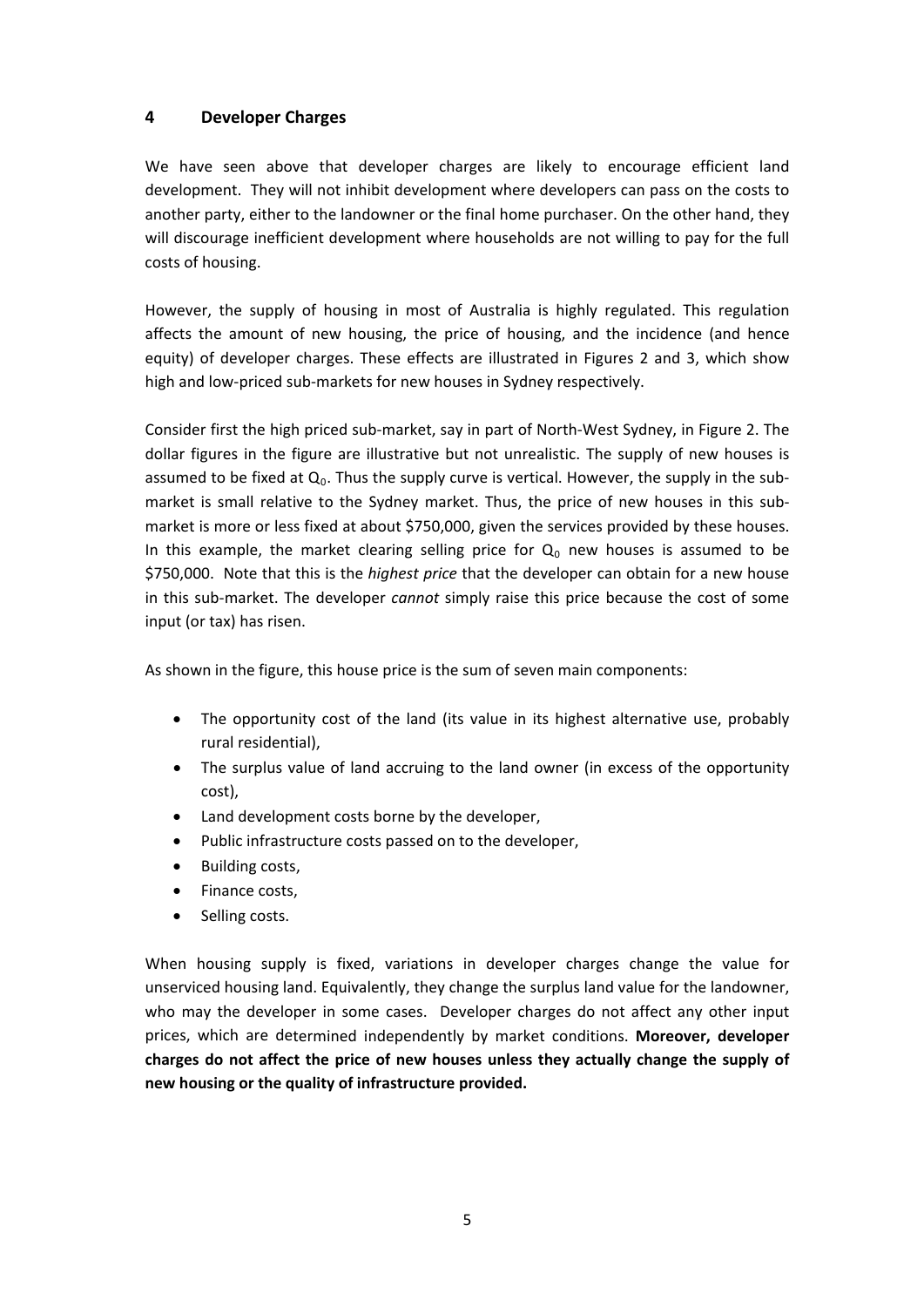

Figure 2 New houses: demand supply and price in a high priced sub-market

Of course, a similar model applies to a lower‐price housing sector, in say South‐West Sydney, as shown in Figure 3. Again, the figures given are illustrative. Again, the new house prices are fixed in relation to house prices in the greater Sydney housing market. Thus, **even if developer charges are so high as to eliminate any landowner surplus, the charges cannot be simply passed forward in higher house prices**. Rather, there would be first a reduction in the supply of housing and this would in turn result in higher house prices. However, this would be an efficient outcome because housing would not be supplied in locations where households do not want to pay for the full cost of housing.

This analysis implies that developer charges are both equitable and efficient. In general, developer charges are effectively a levy on land values and landowners, who are generally able to bear these costs. Developer charges do not increase house prices or reduce housing affordability except in some parts of Sydney where the demand for housing is relatively low and they lead to a smaller increase in the supply of housing.

Of course, these conclusions assume that developer charges will reflect reasonably accurately the costs of urban public infrastructure in different locations. Development charges that do not accurately reflect such costs may not be efficient or fair. Further, the funds collected should be used for the purposes for which they are collected.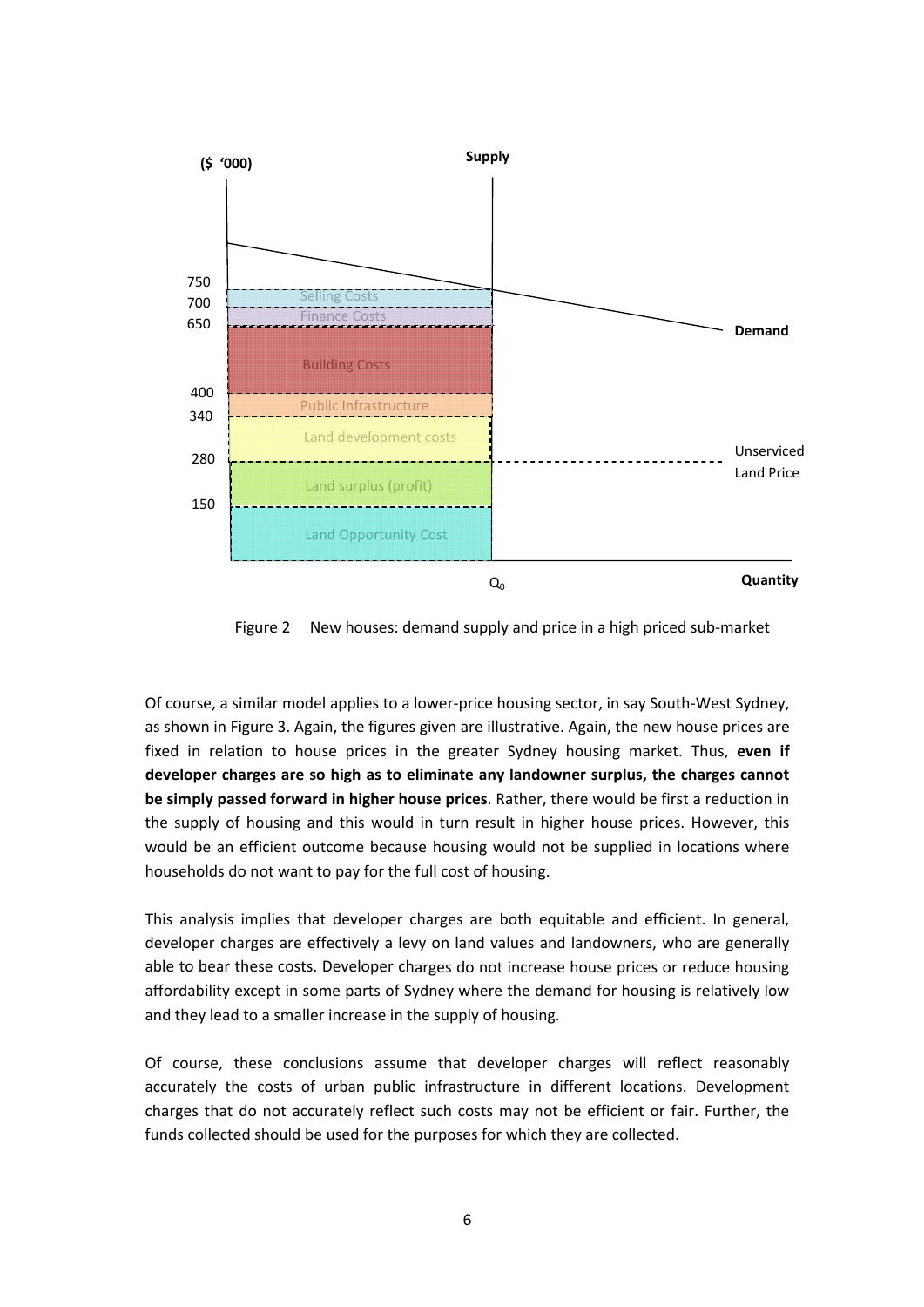

Figure 3 New houses: demand supply and price in a low priced sub-market

In practice, there can be problems in the application of developer charges. There needs to be a nexus between the charges and the development and it can be hard to determine in advance exactly what costs will be involved. Special problems arise when development incurs lumpy infrastructure. Also, it can be hard to identify marginal incremental costs when development occurs in established areas. Councils and other government agencies often simplify administration of developer contributions by estimating an average cost for new development instead of marginal area, or project, specific costs.

Accordingly, work is often required to ensure that developer charges are appropriate and efficient. However, this is true of many pricing systems and the practical problems can be resolved. The estimation issues are not particularly complex. Thus, these are practical problems to be resolved rather than reasons for not adopting an efficient and equitable pricing system.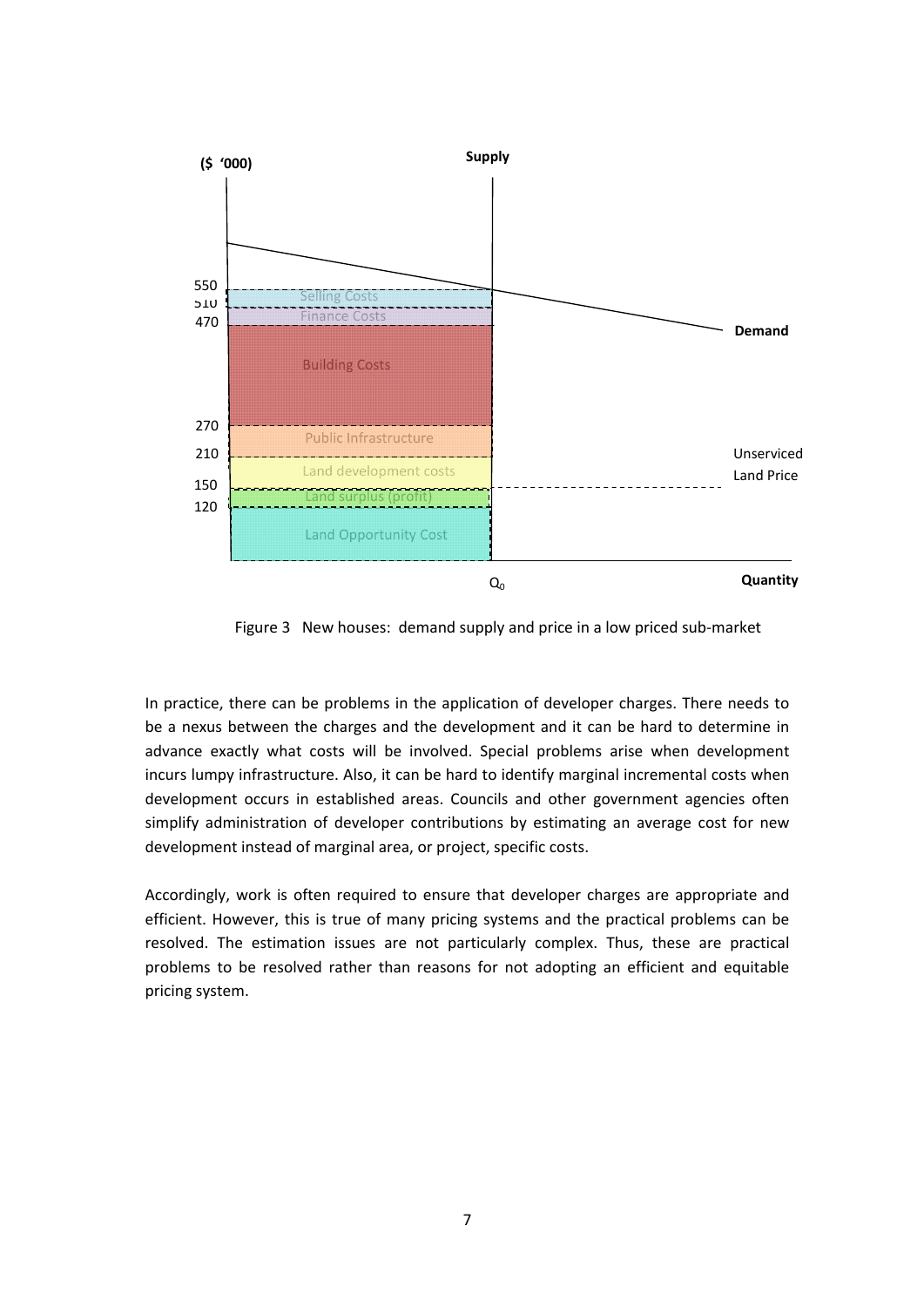### **5 Betterment (Value Uplift) Taxes**

A betterment tax, sometimes described as a value uplift tax or as tax increment funding, is a tax on the increase in value of land. It is generally intended to be a tax on any increase in value for which the government or community at large is responsible rather than the owner of the land. It is intended therefore to be a tax on the "unearned increment".

This unearned increment arises especially when land is rezoned for a more intensive or more profitable use. This rezoning does not itself involve the use of any resources by the landowner (other than lobbying resources) but may lift the value of land considerably.

The value of land may also rise because of public urban investment in the vicinity of the land, especially but not only the provision of transport infrastructure. Again this reflects public rather than private expenditure and resources.

In principle, a betterment tax has no direct efficiency cost and is entirely equitable. There is no direct efficiency cost because it is not a tax on landowner effort or use of resources and is expected therefore to have little of any effect on landowner behaviour (but see below for exceptions). Also, the tax is equitable because the value increment is created by the public sector and unearned by the landowner.

However a betterment tax is not a user charge and so it does not provide a guide to investment in urban public infrastructure. Also, there are major practical problems with such a tax.

A basic issue is that there is no clear, single description of how a betterment tax would be implemented. In a lengthy paper on the subject produced for the Property Council of Australia, there was no statement as to how the proposed tax would actually work.<sup>[2](#page-7-0)</sup> Owners of land could be taxed on estimated increases in land value each time that land is rezoned to a higher value use. In this case, the betterment tax applies to the rezoning decision but not to betterment resulting from infrastructure investment. Alternatively, the tax may be levied when land or property is sold.

The following are some key issues.

1. Would landowners be taxed once on the increase in value of their land on rezoning (or at some related time) or would they get taxed each year on the change in value?

<span id="page-7-0"></span><sup>2</sup> PricewaterhouseCoopers, 2008, *Tax Increment Financing to fund infrastructure in Australia*, prepared for the Property Council of Australia.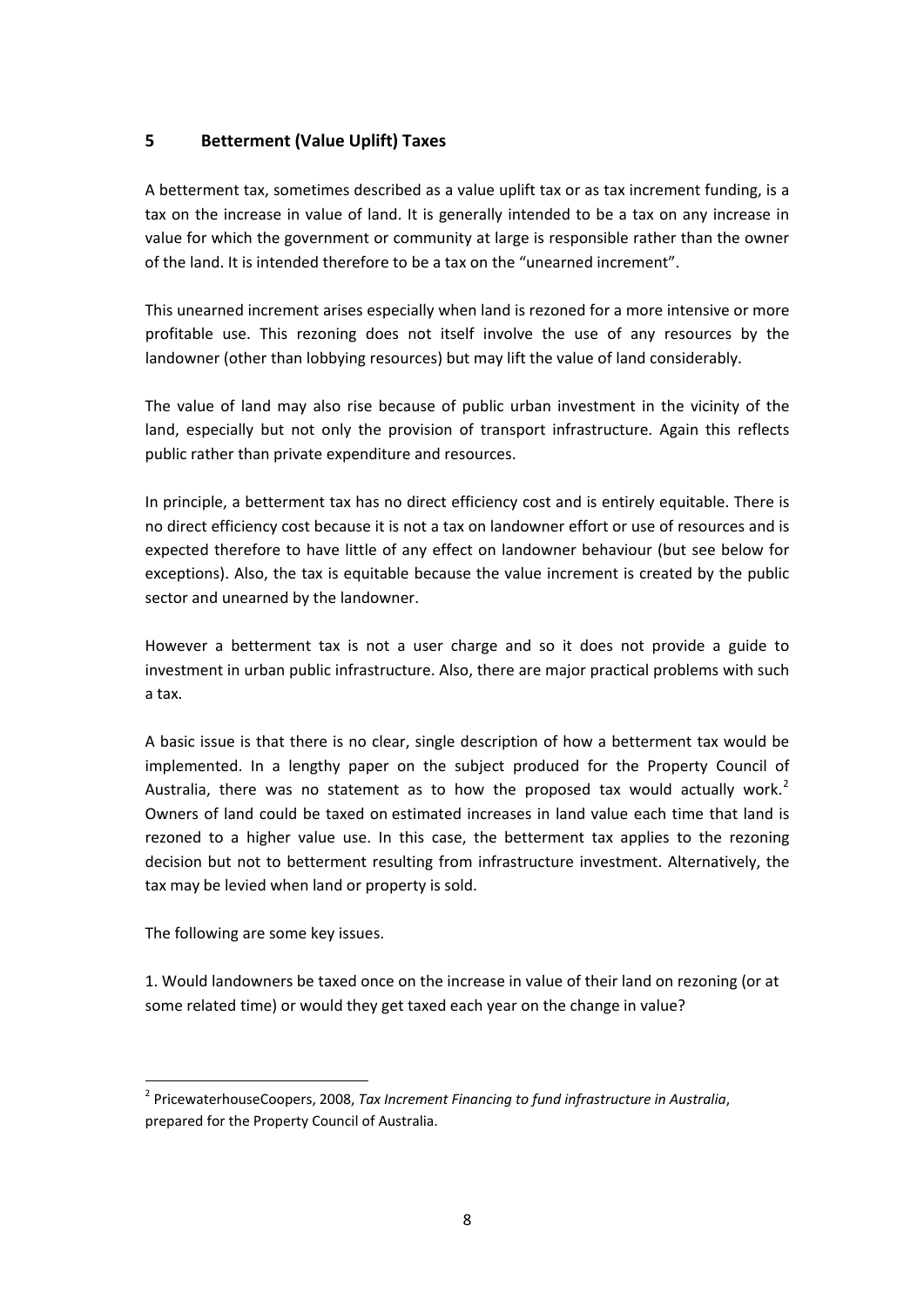2. Would landowners be taxed on changes in nominal values or on changes in real values after allowing for inflation? Taxes on nominal increases in values (values that rise with general prices) are inequitable in that there has been no real increase in the value of the land. Therefore the nominal component of the value increase should be excluded.

3. There needs to be a policy dealing with falls in the real value of land. Do landowners get a tax rebate when the real value of their land falls?

4. The tax would be based on land valuations. How would these valuations be made? Most land values include expectations of future values. The valuations would presumably have to attempt to strip out expectations from the estimated land values before rezoning occurs.

5. Taxes on increases in land values that are created by the landowners would be inequitable and inefficient (because they discourage land development). Therefore, private costs of land development or enhancement should be excluded from the tax.

6. More generally, a betterment tax would have to be integrated with other taxes, such as capital gains taxes.

As has been noted, in principle a betterment tax has no efficiency implications because it is not a tax on private economic activity. Providing that the tax is not a high percentage of the uplift in value, the tax should not affect rezoning applications and activity.

However, post-war experience in the United Kingdom showed that, if the tax is imposed as a high percentage of uplift value, developers may substantially delay development while speculating on, and waiting for, a fall in the tax rate. Moreover, because the betterment tax is a tax rather than a price, the tax is unrelated to the costs of infrastructure provision and it does not promote an efficient supply of infrastructure or an efficient amount or distribution of housing.

The equity of a betterment tax also depends on how the tax works. While a betterment tax has strong equity attractions, this depends on accurate valuations that strip out expectations, nominal changes in values, and improvements made by landowners. 

# **6 Turnover Taxes**

A turnover tax is a tax on the gross sale value of a good. There is usually no allowance for purchase of inputs. A tax that allows deductions for purchased inputs is a value added tax.

Again, a more specific definition of the turnover tax is required. Would this be a tax on all land sales inclusive of unserviced and serviced land?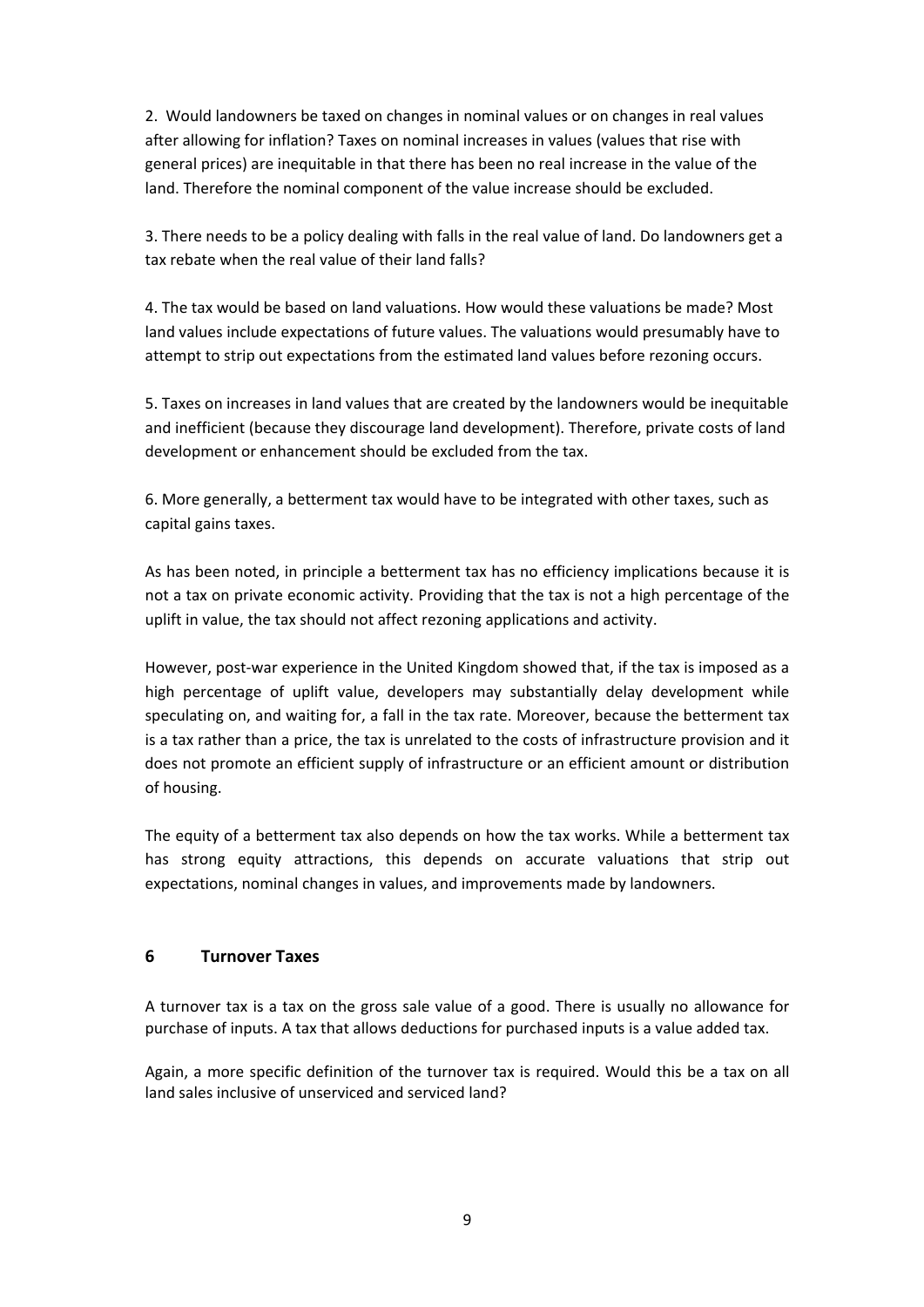If the turnover tax is designed to pay for urban infrastructure, it would presumably be levied on serviced land. But this raises several questions.

- How would serviced land be defined?
- Would there be just one tax on a land sale or a tax each time that the land is sold?
- What happens if the land is not sold but developed into housing by the landowner?

Turnover taxation on land sales is generally inefficient because it discourages land transactions and efficient capital owning structures. Land would be retained in an ongoing ownership rather than sold to the firm or household who could use it most effectively.

Turnover taxation is also inefficient in that the tax would be unrelated to the costs of development and give no price signals for urban development.

In terms of equity, a turnover tax provides an indirect means of reimbursing the community for costs incurred. New house prices are again fixed by reference to existing house prices. Thus the turnover tax will be borne by the landowner in lower unserviced land prices. This may be regarded as equitable in terms of the ability to pay principle.

However, multiple applications of the tax with multiple land transactions could discourage housing supply and increase house prices.

#### **7 Conclusions**

Any infrastructure funding policy should be based on clear objectives, sound economic principles and realistic practice. Government objectives generally include efficient use of resources (since this maximizes the potential welfare of the community), adequate funding, and equity of outcomes.

User charges (prices) are the best method for promoting an efficient use of resources. They can also fund services that are financed initially by borrowing. However, user charges cannot be used for infrastructure with public good characteristics, namely that users are nonexcludable. Also, prices should not be used for general revenue raising purposes. For these purposes, taxes are generally preferred.

Developer charges are based on sound pricing principles. They encourage efficient use of resources and are consistent with equity principles. Developer charges that reflect the real costs of development ensure that development occurs where and when the benefits exceed the costs. They also provide a mechanism for financing development. Developer charges generally reduce the price of unserviced land rather than increase new house prices. Thus, the costs are generally borne by landowners who obtain unearned income from urban development.

However, developer charges need to reflect real infrastructure costs. Thus, they need to be evidence-based and transparent. If developer charges exceed real infrastructure costs, they may produce inefficient outcomes, unduly discourage housing supply and increase house prices